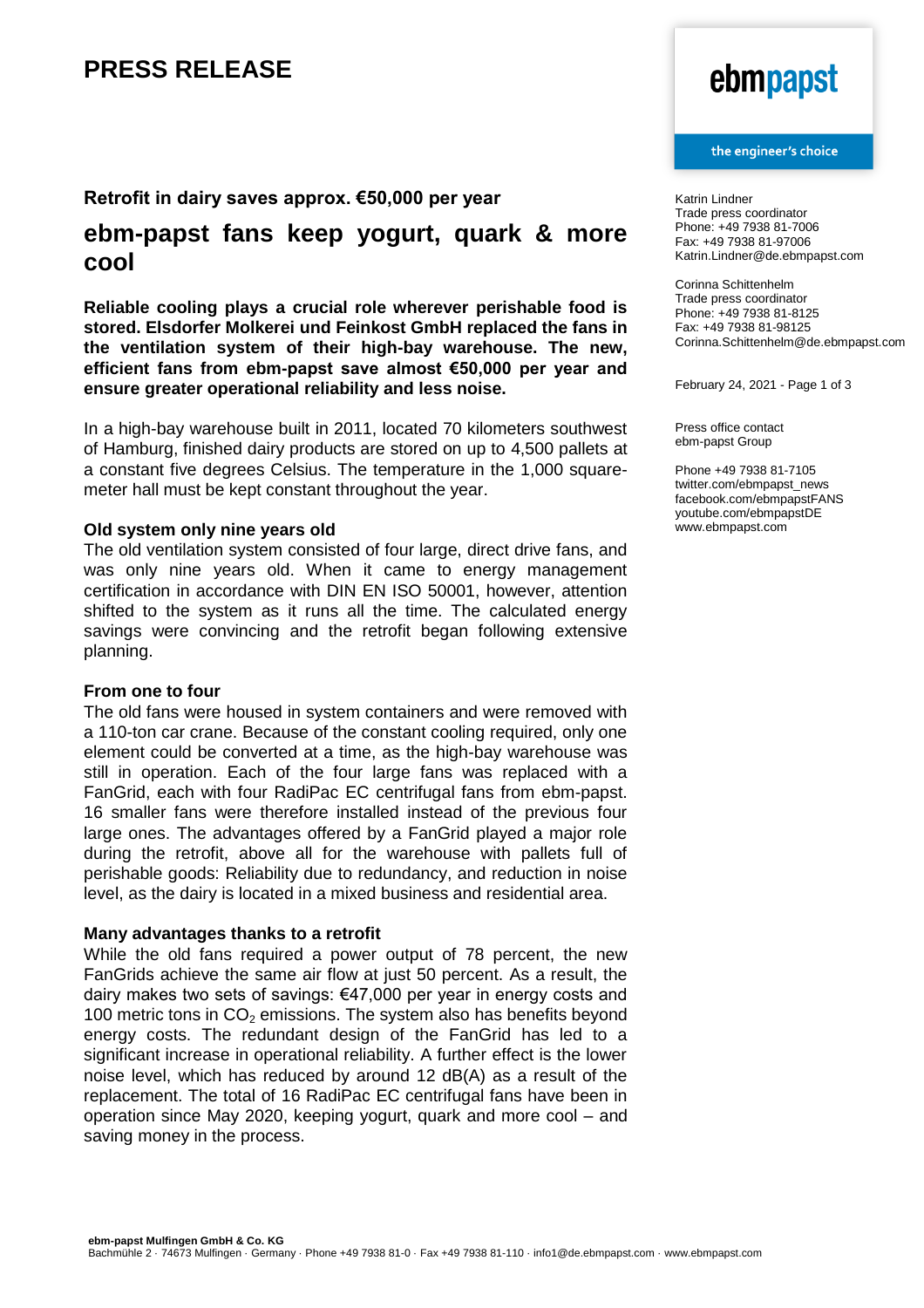# **PRESS RELEASE**

### **Retrofit in dairy saves approx. €50,000 per year**

## **ebm-papst fans keep yogurt, quark & more cool**



Fig. 1: The operational reliability of the ventilation system is a central aspect for the high-bay warehouse of Elsdorfer Molkerei with pallets full of perishable goods.



Fig. 2: The new ventilation system with a total of 16 RadiPac EC fans ensures that the dairy products remain fresh at a constant five degrees Celsius.

| <b>Photos</b> | ebm-papst                                                     |
|---------------|---------------------------------------------------------------|
| Characters    | Approx. 2500, including headings and sub-headings             |
| Tags          | retrofit, FanGrid, cooling, air conditioning, fan, food, cold |
|               | storage facility                                              |
| Link          | https://mag.ebmpapst.com/en/industries/refrigeration-         |
|               | ventilation/keeping-it-fresh 14805/                           |

# ebmpapst

#### the engineer's choice

Katrin Lindner Trade press coordinator Phone: +49 7938 81-7006 Fax: +49 7938 81-97006 Katrin.Lindner@de.ebmpapst.com

Corinna Schittenhelm Trade press coordinator Phone: +49 7938 81-8125 Fax: +49 7938 81-98125 Corinna.Schittenhelm@de.ebmpapst.com

February 24, 2021 - Page 2 of 3

Press office contact ebm-papst Group

Phone +49 7938 81-7105 twitter.com/ebmpapst\_news facebook.com/ebmpapstFANS youtube.com/ebmpapstDE www.ebmpapst.com